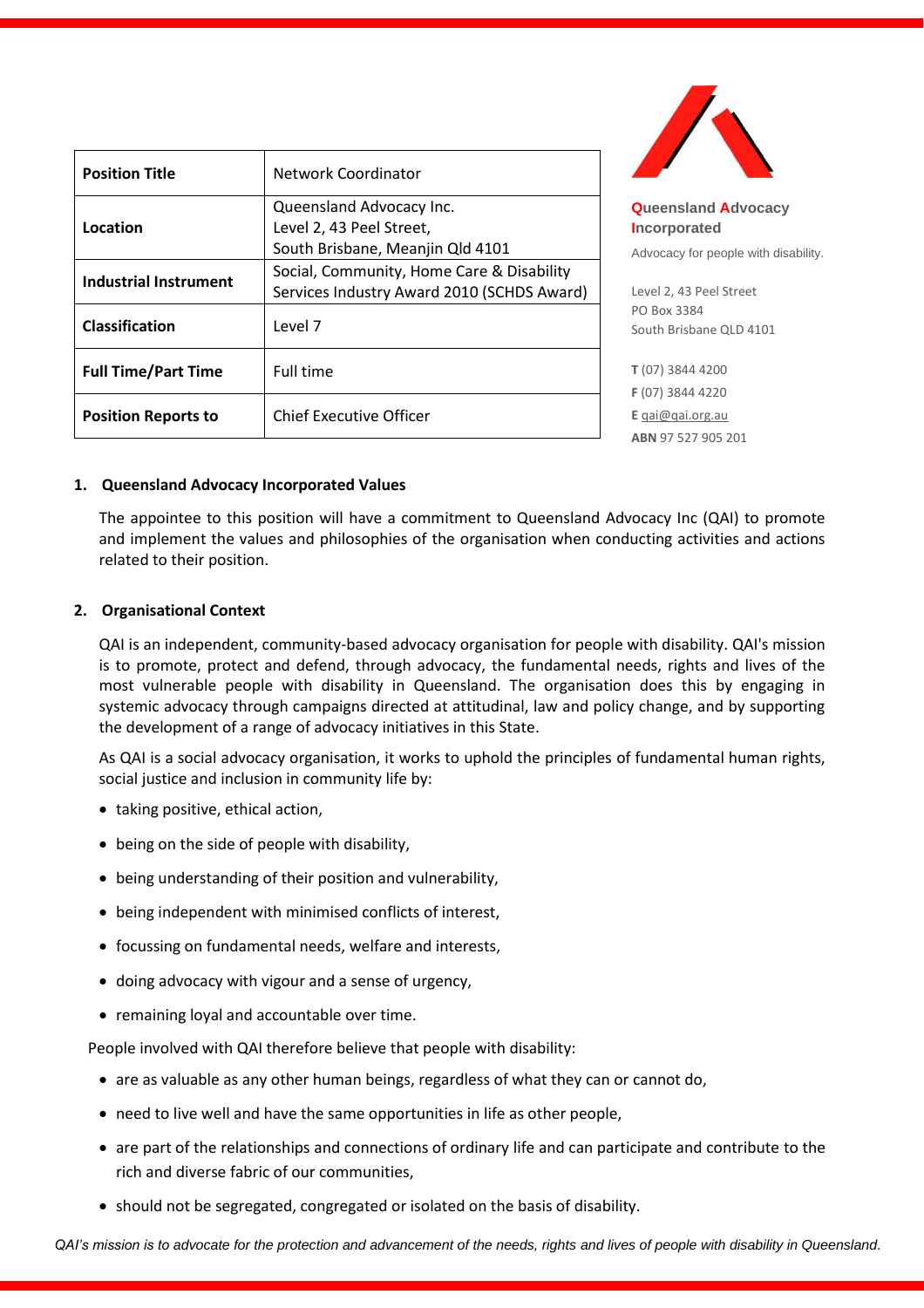# **3. Position Statement**

QAI will shortly commence operating an inaugural Statewide disability advocacy network, including:

- A) An information hub with telephone and online information resources; and
- B) An advocacy network of organisations providing disability advocacy in Queensland.

The Coordinator of this Network is responsible for supervising and managing the activities of this disability advocacy hub and chairing the advocacy network. The coordinator, with the CEO, will ensure satisfaction of funding obligations, identify funding and project opportunities, and provide strategic direction and guidance for the program.

The Coordinator will supervise call centre staff and QAI's Systems Advocacy Program, working in accordance with the planning and implementation of the information hub and advocacy network to achieve positive individual outcomes and systemic reform for people with disability, in line with QAI's values, goals and priorities.

## *Key Position Responsibilities and Accountabilities:*

- Responsibly manage the program and team in accordance with the National Association of Community Legal Centres' Risk Management Guide and Queensland Government funding guidelines.
- Be responsible for induction, training, supervision and performance appraisal of call centre staff and systems advocates.
- Develop, design and maintain resources for the call centre, such as intake scripts, self-help kits, referral manual, submissions, brochures, discussion papers, reports, newsletter contributions and other publications within the expertise and responsibilities of the position.
- In collaboration with the communications officer and CEO, develop, implement and maintain online resources such as a website and social media platforms, to educate and provide information on disability trends, issues and announcements, as well as tips and resources on self-advocacy.
- Provide information, referrals and advocacy support to people with disability, their families, caregivers or support organisations, regardless of disability type, location or cohort.
- Identify trends, through the analysis of data from the call centre and the wider network, to achieve or promote systemic reform of laws, policies and practices impacting on people with disability.
- Prepare reports for QAI management and funding bodies as required.
- Establish and develop referral pathways and networks to ensure the program is well resourced.
- Represent QAI at network meetings, conferences and other events, to ensure services, data capture and referrals are integrated.
- As chair, lead a Queensland advocacy network on advocacy issues state-wide, including identification and action on systemic issues, presentations to industry and government, advice to the Minister, Queensland Disability Advocacy Council (QDAC) and department, and provision of advice to mainstream agencies.

### *General*

• Ensure that files and records are kept and maintained in accordance with the requirements of the National Association of Community Legal Centre's Risk Management Guide and QAI's policies and